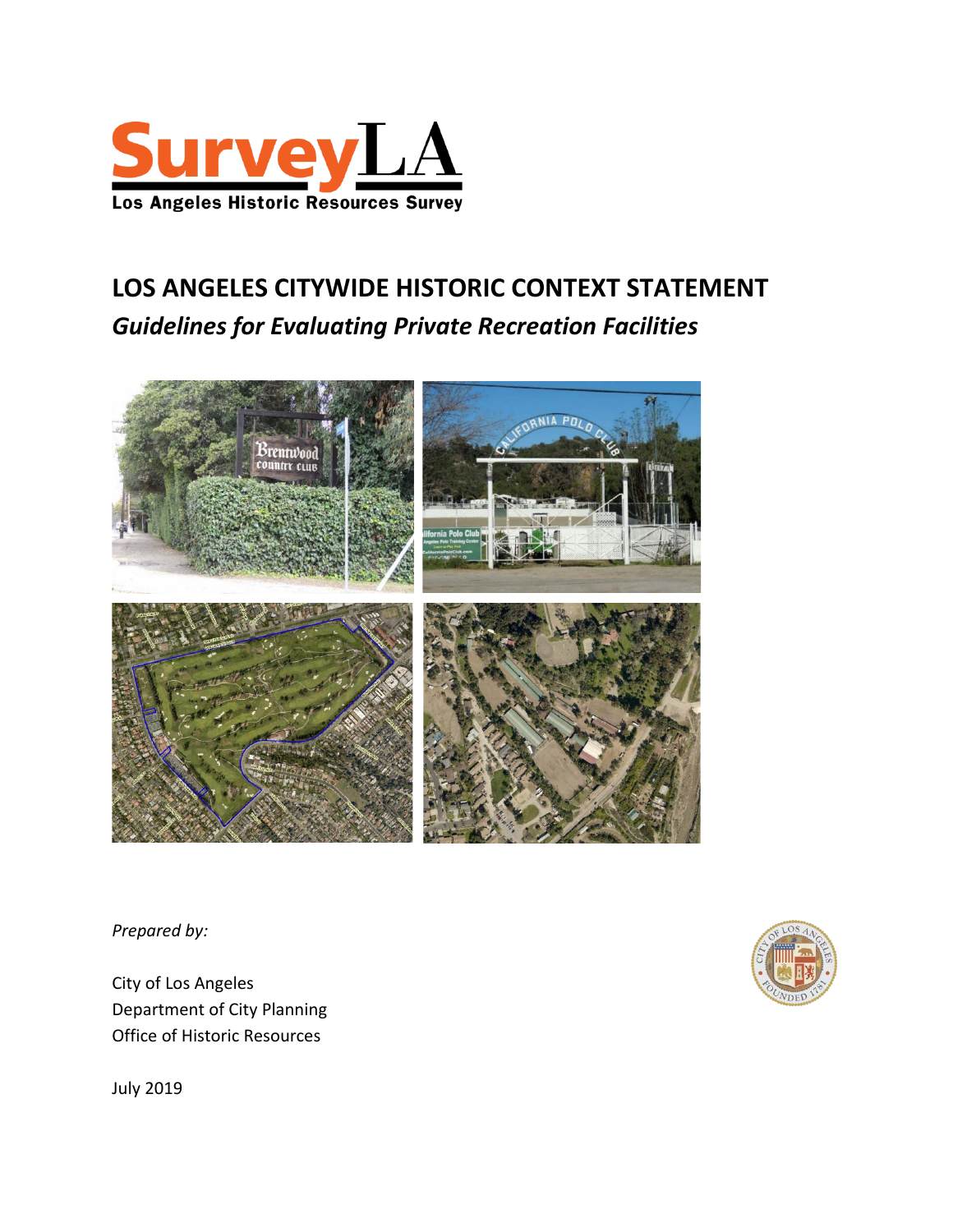# **TABLE OF CONTENTS**

| <b>PREFACE</b>                                                 |   |
|----------------------------------------------------------------|---|
| <b>EVALUATION GUIDELINES</b>                                   |   |
| <b>ELIGIBILITY STANDARDS FOR PRIVATE RECREATION FACILITIES</b> | 3 |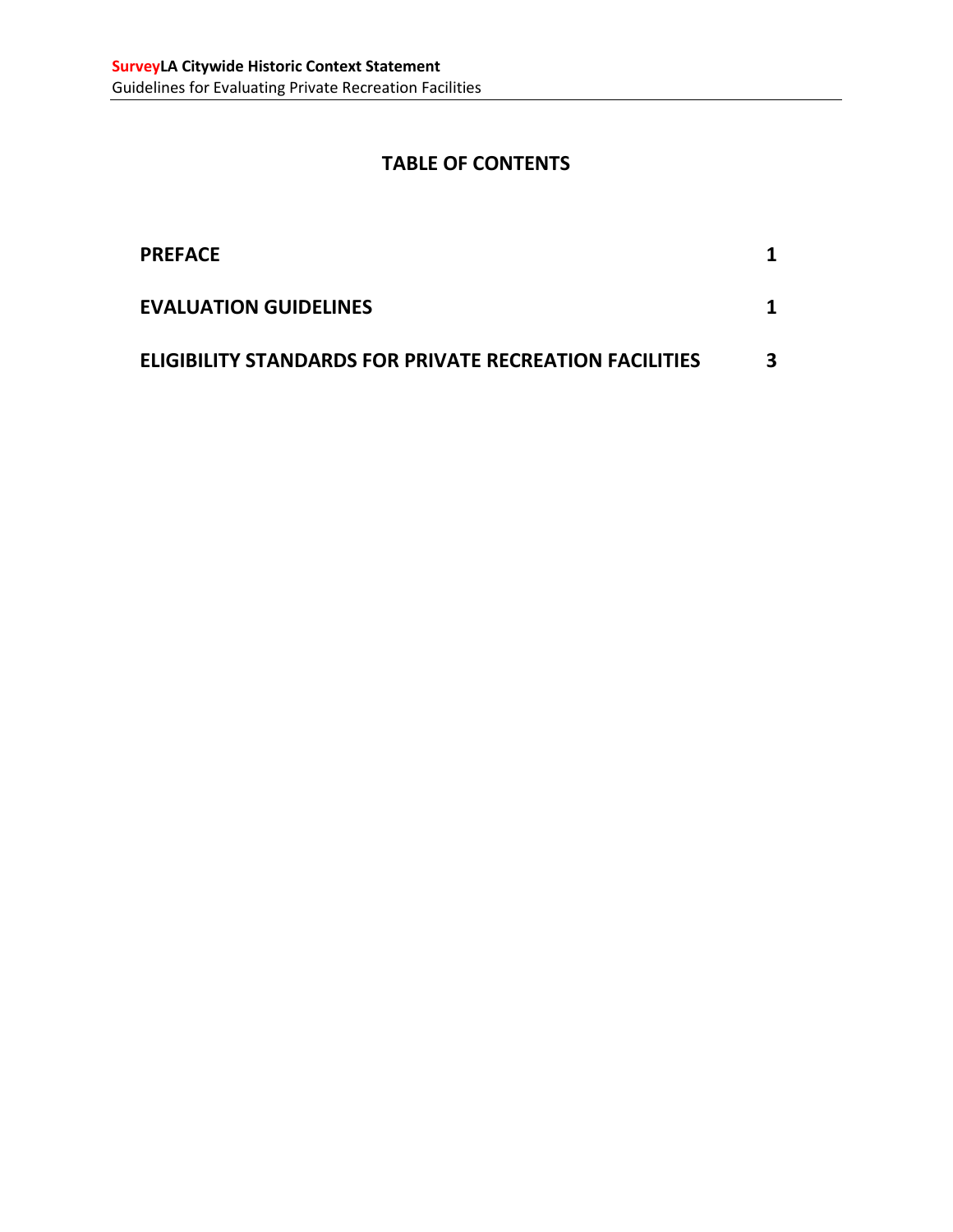## <span id="page-2-0"></span>**PREFACE**

The Guidelines for Evaluating Private Recreation Facilities are a component of Los Angeles' Citywide Historic Context. Refer to HistoricPlacesLA.org for properties identified through SurveyLA and other surveys.

## <span id="page-2-1"></span>**EVALUATION GUIDELINES**

Private recreation facilities include privately-owned country clubs, tennis clubs, golf clubs, and equestrian-related centers (polo and riding clubs). Almost all of the associated properties identified for SurveyLA under this theme are country clubs, which offer members a variety of recreational sporting activities such as golf, tennis, and swimming, as well as clubhouse facilities for dining and entertainment. Property features for private recreation facilities include designed landscapes as well as buildings and structures. Most, if not all, are associated with noted landscape designers and architects.

Private recreation facilities are not visible from the pubic-right-of-way and interior access is open to members only. SurveyLA field surveyors did not enter the properties; therefore, contributing and noncontributing features could not be identified and integrity could not be assessed. Without sufficient information to inform evaluations, no property assessments for significance were completed as part of SurveyLA.<sup>[1](#page-2-2)</sup>

While no narrative historic context has been developed, the eligibility standards below provide general guidelines for property evaluations. On a case-by-case basis, intensive field work and research is required to assess the significance and integrity of private recreation facilities under the evaluation criteria below, one or more of which may apply.<sup>[2](#page-2-3)</sup> While recreation facilities are generally evaluated as historic districts, in some cases, landscapes and buildings (e.g. clubhouses) may be evaluated for individual significance (for example, if the facility as a whole lacks integrity and/or does not meet the eligibility standards under Criterion A).



*Bel Air Bay Club, SurveyLA*

<span id="page-2-2"></span> <sup>1</sup> Properties identified for SurveyLA were assigned a California Historical Resource Status Code of QQQ, meaning more research is needed before an evaluation can be made.

<span id="page-2-3"></span><sup>2</sup> Intensive-level research may be required, for example, for completion of a nomination for designation of a property or as part of the environmental review process for a development project.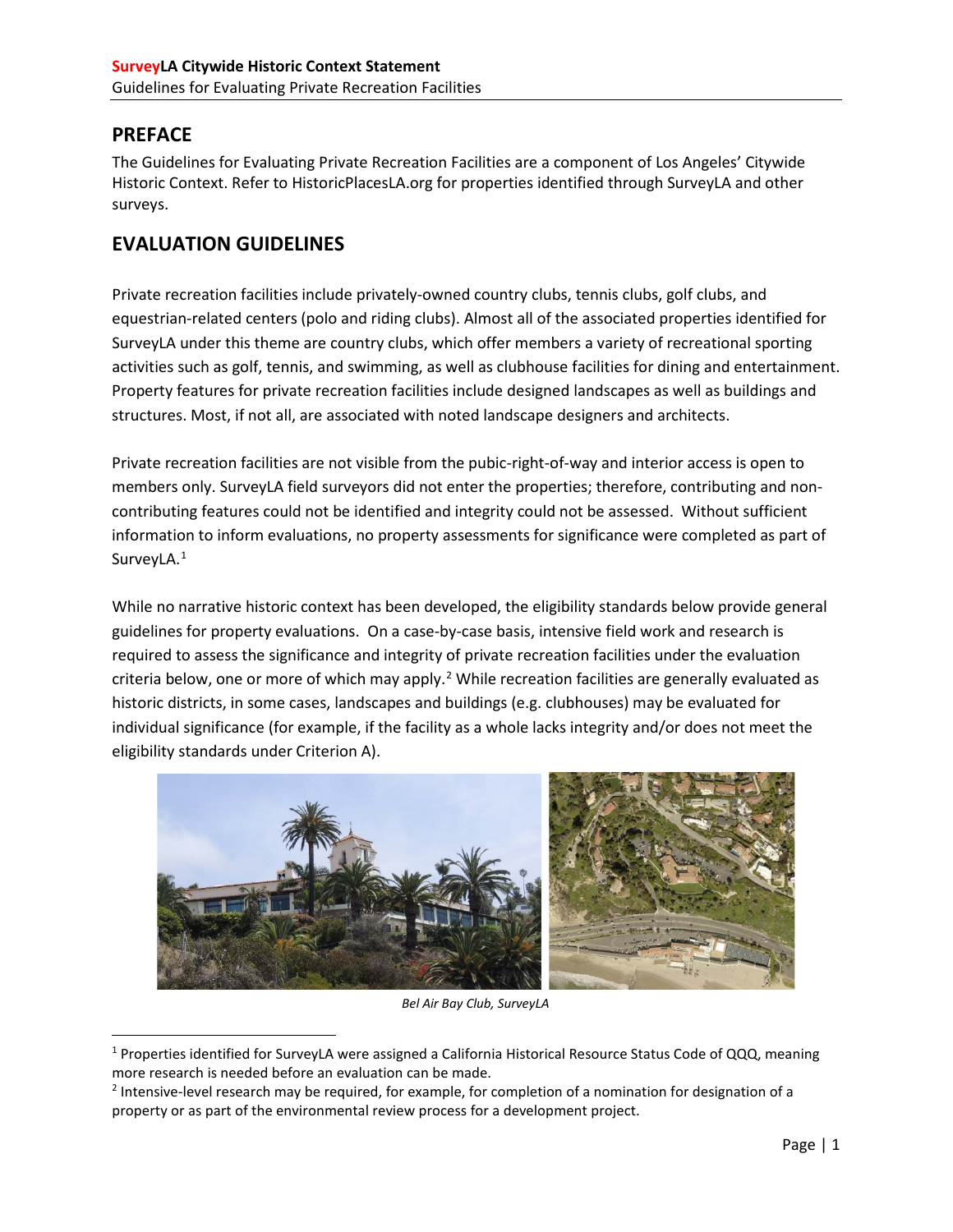Criteria A/1/1*:* Properties are significant under Criterion A/1/1 in the areas of Social History, Recreation, and/or Community Planning and Development. Some properties may also be significant in the area of Ethnic Heritage, particularly as it relates to discriminatory membership practices.

Criteria B/2/2*:* Private recreation facilities may be associated with significant individuals. To evaluate these properties see the "Guidelines for Evaluating Properties Associated with Significant Persons."

Criteria C/3/3*:* Properties are significant under Criterion C/3/3 in the areas of Landscape Architecture and/or Architecture:

- *Landscape Architecture*: Some recreation facilities may be significant under Criterion C in the area of Landscape Architecture and may be with work of significant landscape designers. Golf courses, in particular, were often the work of notable course designers.
- *Architecture*: Some recreation facilities may be significant in the area of Architecture as excellent examples of architectural styles of their period and may be the work of noted architects.

### **Evaluation Considerations:**

Private recreation facilities may have overlap with other citywide historic contexts and themes as follows:

- Municipal (public) golf courses, swimming pools, and equestrian facilities are discussed in the "Government Infrastructure and Services" sub-context under the theme of "Municipal Parks, Recreation, and Leisure." They are often features within larger park facilities evaluated as historic districts.
- See the "Jewish History Context" for information on the Brentwood Country Club and Hillcrest Country Club.



*Knollwood Country Club, SurveyLA*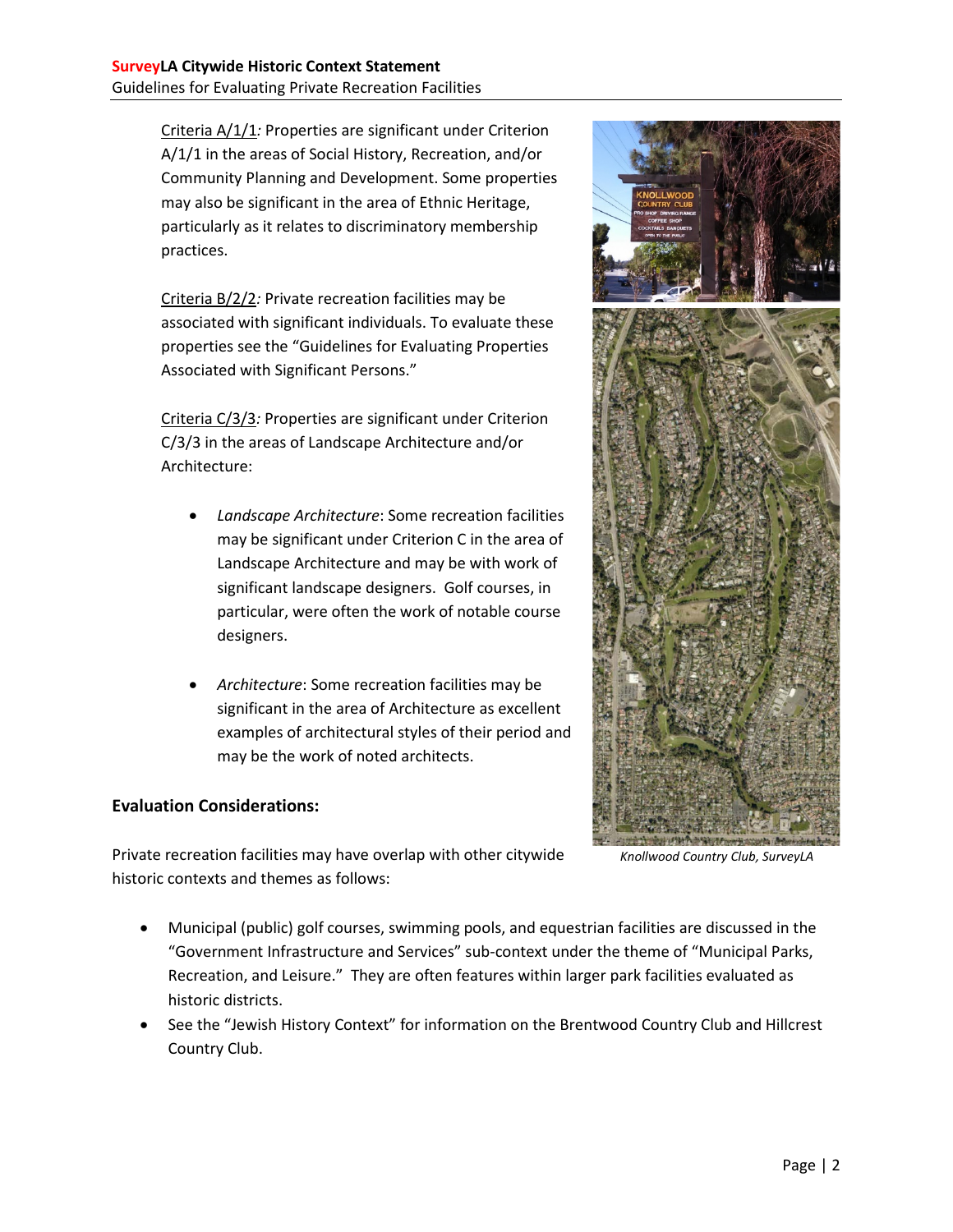# <span id="page-4-0"></span>**ELIGIBILITY STANDARDS FOR PRIVATE RECREATION FACILITIES**

| <b>Summary Statement of Significance:</b>    | be evaluated for individual significance.                                                                                                                                                                                | A private recreation facility may be significant in one or more<br>areas of significance including: Recreation, Social History,<br>Community Planning and Development, Landscape<br>Architecture, Architecture, and/or Ethnic Heritage. Significant<br>examples played an important role in the history of recreation<br>and leisure in Los Angeles. Many were tied to the planning of<br>affluent suburban residential communities, particularly those<br>established in the 1920s. Significant individuals in community<br>planning, as well as important landscapes designers and<br>architects, may be associated with the facilities. The clubs also<br>evidence historical issues relating to civil rights and<br>discriminatory membership practices. While recreation facilities<br>are generally evaluated as historic districts, some features may |                |
|----------------------------------------------|--------------------------------------------------------------------------------------------------------------------------------------------------------------------------------------------------------------------------|--------------------------------------------------------------------------------------------------------------------------------------------------------------------------------------------------------------------------------------------------------------------------------------------------------------------------------------------------------------------------------------------------------------------------------------------------------------------------------------------------------------------------------------------------------------------------------------------------------------------------------------------------------------------------------------------------------------------------------------------------------------------------------------------------------------------------------------------------------------|----------------|
| <b>Period of Significance:</b>               | 1910s - 1980                                                                                                                                                                                                             |                                                                                                                                                                                                                                                                                                                                                                                                                                                                                                                                                                                                                                                                                                                                                                                                                                                              |                |
| <b>Period of Significance Justification:</b> | 1950s.                                                                                                                                                                                                                   | The 1910s is the date associated with the earliest extant<br>country club in Los Angeles; 1980 is the end date for SurveyLA.<br>Most identified facilities were established from the 1920s to the                                                                                                                                                                                                                                                                                                                                                                                                                                                                                                                                                                                                                                                            |                |
| <b>Geographic Location:</b>                  | In suburban, upscale neighborhoods in the west Los Angeles<br>area and the San Fernando Valley including: Westwood,<br>Brentwood, Pacific Palisades, Cheviot Hills, Woodland Hills,<br>Tarzana, Studio City, Toluca Lake |                                                                                                                                                                                                                                                                                                                                                                                                                                                                                                                                                                                                                                                                                                                                                                                                                                                              |                |
| Area(s) of Significance:                     | Recreation, Social History, Community Planning and<br>Development, Landscape Architecture, Architecture, Ethnic<br>Heritage                                                                                              |                                                                                                                                                                                                                                                                                                                                                                                                                                                                                                                                                                                                                                                                                                                                                                                                                                                              |                |
| Criteria:                                    | NR: A/B/C                                                                                                                                                                                                                | CR: 1/2/3                                                                                                                                                                                                                                                                                                                                                                                                                                                                                                                                                                                                                                                                                                                                                                                                                                                    | Local: $1/2/3$ |
| <b>Associated Property Types:</b>            | Institutional/Recreation<br>Club, Swimming Club                                                                                                                                                                          | Country Club, Polo Club, Equestrian Center, Tennis Club, Golf                                                                                                                                                                                                                                                                                                                                                                                                                                                                                                                                                                                                                                                                                                                                                                                                |                |